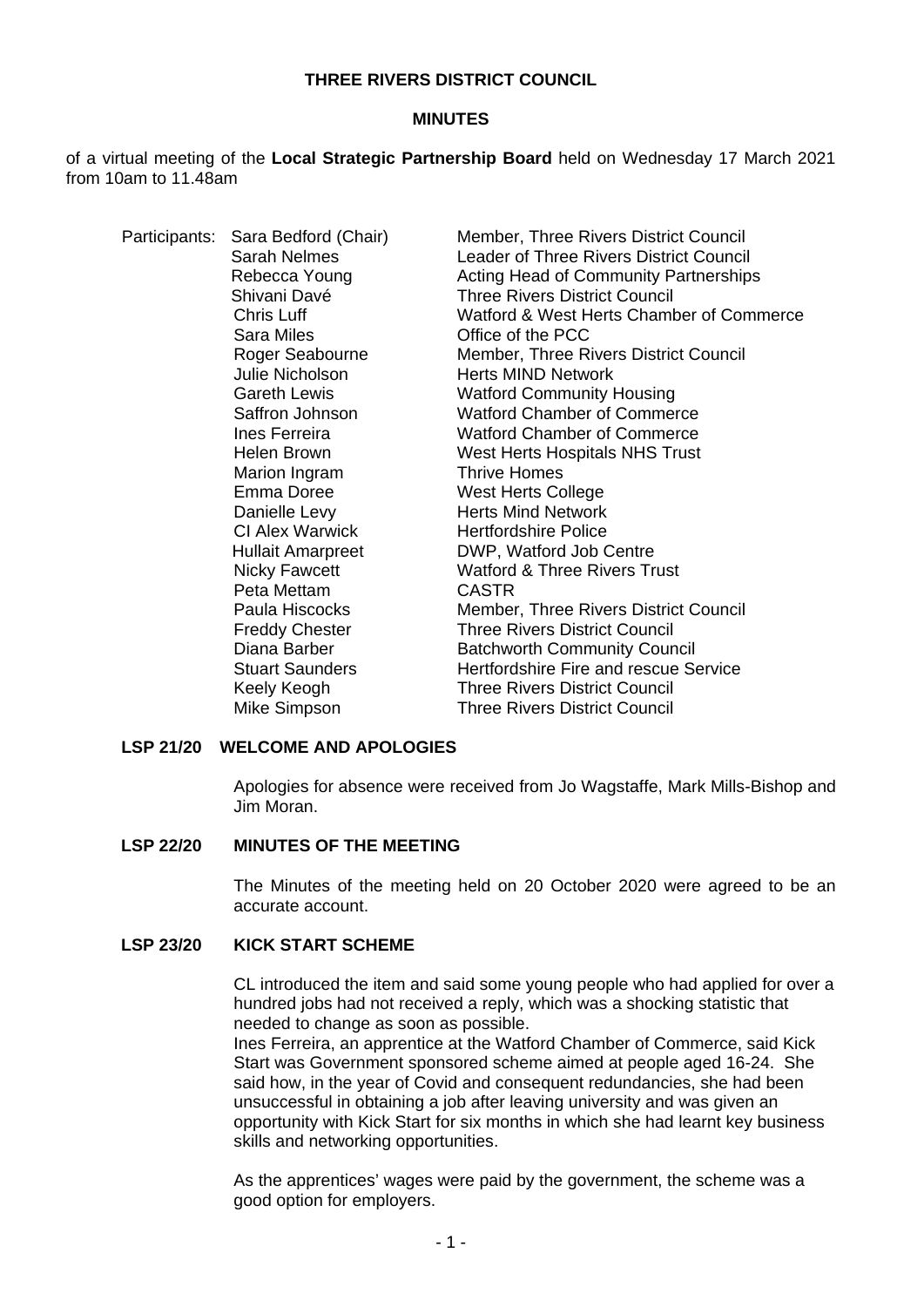The Acting Head of Community Partnerships said she hoped businesses would be prepared to offer Kick Start apprentices a chance, and that the Council was in the process of taking on some apprentices via the scheme, and looked forward to working with them in the team. SJ said Kick Start was a great opportunity not just for apprentices but for businesses as well, and would benefit the economy and local employment. The scheme was due to end in December but it was hoped that the scheme would be extended,

The Partnerships Manager offered to include details of the Kick Start scheme in the Partnerships bulletin.

RESOLVED: That the presentation be noted.

### **LSP 24/20 HERTS MIND NETWORK – MENTAL HEALTH IN THREE RIVERS**



JN said mental health services had taken a bashing during the past year, and the team had worked flat–out countywide. The crisis services were being promoted and the crisis beds and cafes had reopened, with face-to-face engagement with clients now available.

DL explained the type of assistance available through the Community Support Service and Domestic Abuse Service, each of which were supported by Three Rivers District Council, and housing associations Thrive and Watford Community Housing.

Major issues amongst customers were debt and financial hardship, and the service had resumed face-to-face delivery which was a positive development as virtual delivery was not as effective.

Although numbers of referrals dipped during the first lockdown, Domestic Abuse and Mental Health referrals were expected to explode upon the easing of restrictions as victims were able to make contact more freely. DL said there were 279 Domestic Abuse referrals in Three Rivers in the past year, which was a very high figure. RY funding for the said Community Support Service had been gained from Public Health for a further eight months to support residents in Three Rivers, Watford and Hertsmere, and JN thanked the Council for its support and forward-thinking approach.

RESOLVED: That the presentation be noted.

## **LSP 25/20 COMMUNITY STRATEGY RECOVERY INTERIM UPDATE**

SD introduced the update and said the CSP's priorities were Mental Health, Domestic Abuse, Poverty, Vulnerable Families and Digital Isolation. She said all partners had worked extremely hard during the past year to ensure services remained available.

Last July the Council commissioned YCH Services for Young People to develop a mental health wellbeing programme which in six months had delivered over 83 hours of support, with 75 hours budgeted for.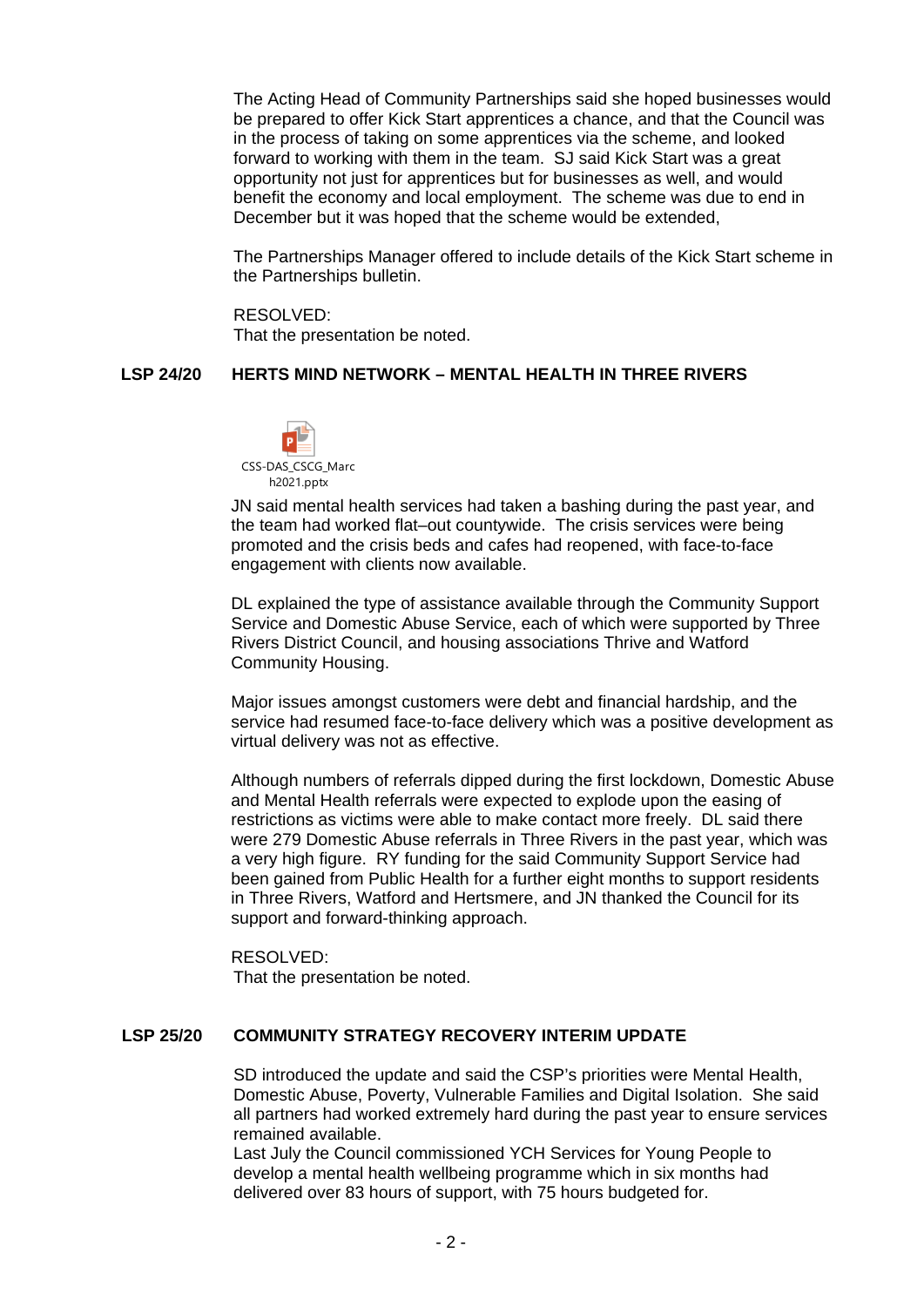Healthy Hub funding provided a Mental Health worker at the Hive in Leavesden and Rickmansworth food bank to provide low level support to those in need. Watford and Three Rivers Trust developed a mental health steering group to feeds into Adults with Complex Needs group.

With Herts Mind Network the CSP has been able to provide support for victims and perpetrators of Domestic Abuse, with a web page set up for discreet support. The Council is to undertake a review of its J9 project, which provides safe spaces for victims of DA to access support, to ensure it is being used effectively, and bitesize training on referrals of perpetrators is to be made available to partners.

The summer programme of events for vulnerable families was very successful, and there were plans to provide a similar programme at Easter. Funding of £10k was received from the Winter Monies Grant, £8k of which went to school aged pupils for the buying of food and utilities, and the remaining £2k was made available for homeless individuals for the purchase of essential items of equipment as they moved into temporary accommodation.

The Council was working with Ascend and the South Oxhey Covid Support Group on the Step-in take-away facility, at which clients pay what they can afford, funding for which was provided by DEFRA. Remaining funding was been allocated to One Vision, a multi-faith group in Watford and Three Rivers and the foodbank in South Oxhey, for the provision of food related goods e.g.., kitchen equipment and payment of utility bills.

The Council collaborated with Ascend, W3RT and Watford Community Housing to establish the Hillside Hub in School Mead, due to open in the summer. It will be along similar lines as Step Up, and will enable access to healthy hub, mental health support domestic abuse support and skill building as well as further onward signposting as necessary.

The Council was working with Ascend and Watford & Three Rivers Trust within the countywide scheme to address the problems caused by digital isolation. Volunteers were being recruited to help new users unfamiliar with the technology, and to assist with facilitating the disposal, collection and upcycling of tablets, laptops etc.

The past year led to a very good relationship between the Council and Watford & Three Rivers Trust, which was expected to continue. NF (W3RT) said the organisation received £100k from the National Lottery, £51,020 being used for causes in Three Rivers. The funding included support of Ascend, the job club, a Community Nurse in Croxley and the CAB. In addition, Signpost provided 120 hours to young people, and W3RT received additional £6,000 from the Council and £4,800 from a district Councillor's locality budget.

NF said she was very impressed by the level of support and innovation that resulted from Covid.

The Chair said it was good to see the funding being shared out among so many worthy causes which were sufficiently agile to ensure the funding went directly to where it was needed.

The Chair said during her years as a local Councillor she had often been asked for advice by victims of Domestic Abuse, and just before Christmas, for the first time ever, she was approached by a male victim who sought advice.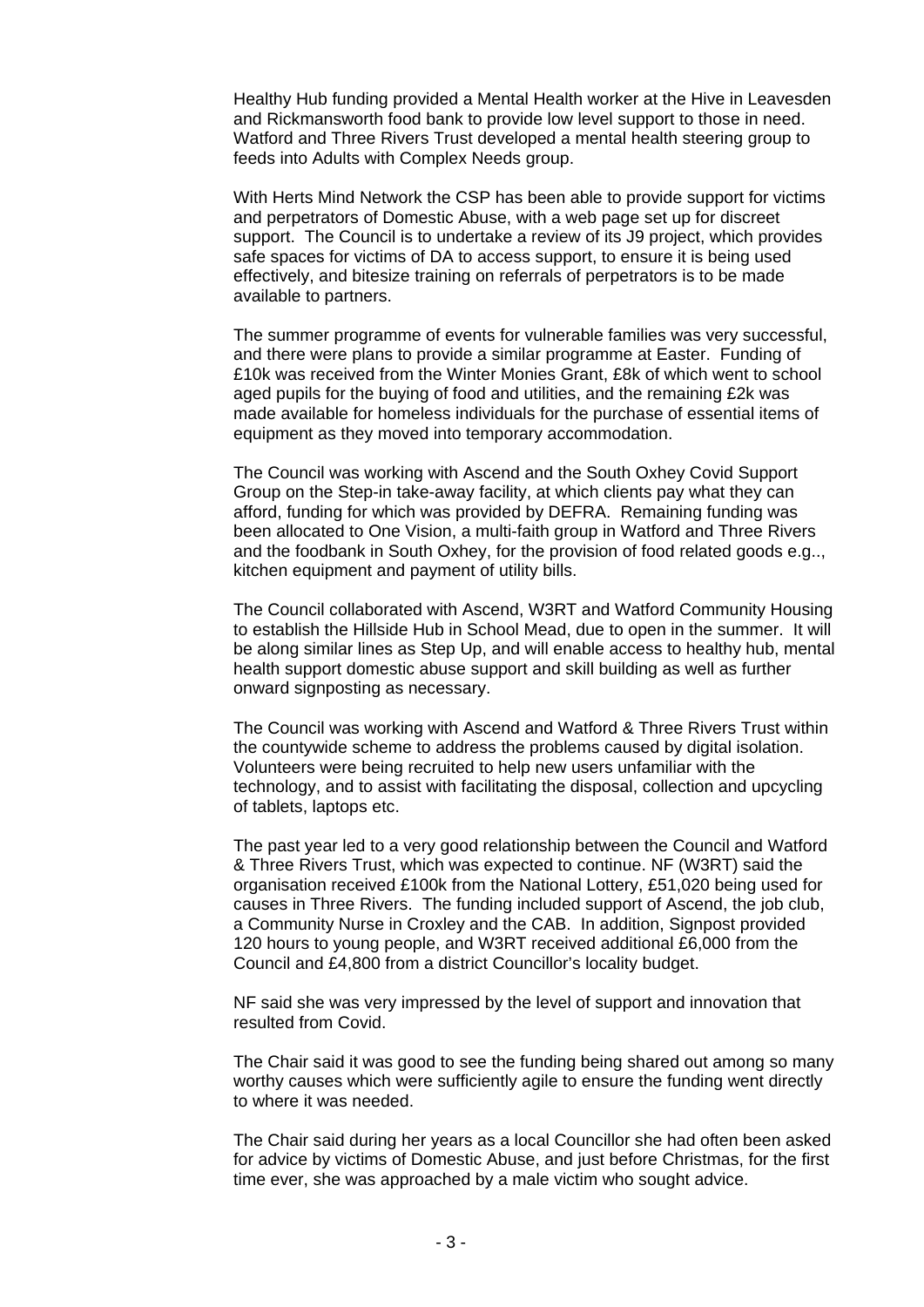RESOLVED:

That the Board noted the presentation.

### **LSP 26/20 WEST HERTS HOSPITAL REDEVELOPMENT UPDATE**

The Board received an update on the Hospital redevelopment from Helen Brown, Communications Director.



Your Care Your Views presentation.pptx

An engagement programme was in place to receive the views of the local population, and the public was encouraged to give opinions by way of a survey, access to which is via a [link.](https://www.research.net/r/m-9QLWFFV)

The presentation focused on the services to be provided in future at the three hospitals, Watford General, Hemel Hempstead and St Albans, rather than the buildings, and comprised:

- Watford Emergency, specialist and complex care service
- St Albans planned surgical care, planned cancer care and urgent care service
- Hemel Hempstead urgent and planned medical care, long term conditions.

The plan was to have a more coordinated model for care provision, with a consolidated approach, especially in terms of outpatient and diagnostic treatment. It was also planned to upgrade the emergency facilities at Watford as it was clear from the past year that the buildings there were not conducive to optimum delivery of medical care.

The Covid pandemic had brought about an acceleration in the use of digital technology and Watford General provided the first virtual Covid facility which enabled treatment to be given at home using App based technology. An Electronic Patient Record (EPR) was currently in development, and it was expected to be in use by this time next year. It was expected that there would be much more digitally administered care in future, and in the near future the number of people attending the hospital would be cut by 50%.

SD invited any members of the Board who had questions on the presentation to raise them with her to forward to HB.

#### RESOLVED:

That the presentation by West Hertfordshire NHS Trust be noted

### **LSP 27/20 POLICE AND CRIME COMMISSIONER UPDATE**

The Board received an update from Sara Miles who said that in the lead-up to the pre-election period the office was business as usual but with no decisionmaking.

The Criminal Justice Plan entailed to move to a more commissioning-based approach for providing funding, and several funding opportunities were currently open, including the Action fund, Road Safety fund and Fly Tipping, for which a big increase had been recorded over the past year. The Fly Tipping fund was open all year and had so far been used ten times so far, and preventative measures were looked at e.g. making land more secure.